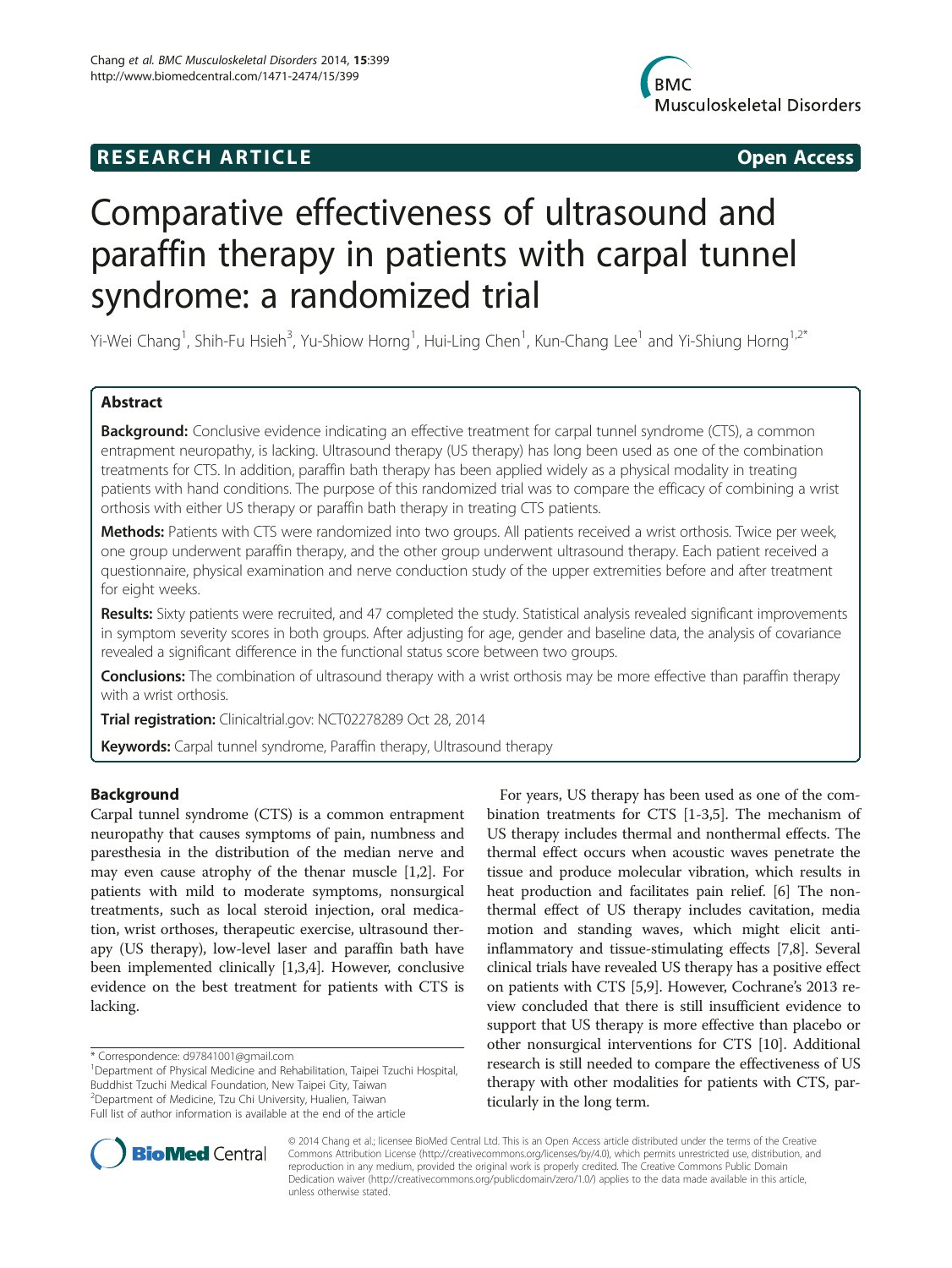Paraffin therapy has been widely used as a physical modality in treating patients with hand conditions, such as rheumatoid arthritis, osteoarthritis and CTS [\[4,11,12](#page-6-0)]. Paraffin therapy provides superficial heat to the hands, which can both relieve pain and improve local circulation [\[6,13](#page-6-0)]. Previous studies have revealed that paraffin therapy could improve pain and finger joint range of motion in patients with hand arthritis [[11,12\]](#page-6-0). Symptom improvements were also observed in patients with CTS after receiving combination treatments with paraffin therapy and a wrist orthosis [[4](#page-6-0)]. However, to the best of our knowledge, no previous clinical trial has compared the effectiveness of paraffin bath with US therapy for CTS patients.

#### Purpose

The purpose of this exploratory study is to compare the combination of a wrist orthosis with either US therapy or paraffin bath therapy in the treatment of CTS patients. We hypothesized that US therapy might be more effective than paraffin therapy because it provides both thermal and nonthermal effects.

## **Methods**

#### Patients and controls

The Institutional Review Board of our hospital (Taipei Tzuchi Hospital Institutional Review Board Committee) approved this study, and patients provided informed consent prior to the study. Sixty individuals diagnosed with CTS were recruited from the Department of Physical Medicine and Rehabilitation in one community hospital during 2010 and 2011. Study inclusion criteria required patients to have subjective symptoms (such as pain and/or numbness in the median nerve distribution of the digits or nocturnal pain). Furthermore, patients were required to have either a positive Phalen's sign or a positive Tinel's sign along with electrophysiological evidence of CTS. We excluded patients with (1) age younger than 18 years old; (2) underlying medical disorders, such as diabetes mellitus, renal failure, autoimmune disease or hypothyroidism; and (3) pregnancy, previous wrist trauma or surgery.

All eligible patients were invited, and the participants were randomly assigned to two groups. A total of 60 lots were prepared with 30 lots for each group, and each lot was sealed in a non-transparent envelope with the same appearance. All envelopes were randomly mixed together numerous times. Finally, the envelopes were marked from 1 to 60 by an assistant who was not involved in the mixing process, and the study nurse simply picked up the lot sequentially. The allocations were concealed with the use of packages of prescription orders, which were given by the nurse to the physical therapists, and the therapy programs were administered by physical therapists who did not participate in evaluating the study outcome.

The participants were randomly allocated into two groups. One group received paraffin therapy and a wrist orthosis, and the other group received US therapy and a wrist orthosis. Custom-made neutral wrist orthoses were given to all the patients, who were instructed to wear the wrist orthoses while sleeping for at least eight weeks. A CONSORT flowchart describing the process of participant randomization and intervention is depicted in Figure [1](#page-2-0).

A series of physical examinations and nerve conduction studies (NCSs) were performed on each patient. Physical examination included the palmar pinch power test, the Semmes-Weinstein Monofilament sensory test, Tinel's test and Phalen's test. Participants completed a set of questionnaires, including the Boston CTS questionnaire and several questions involving basic demographic information. Numbness and pain were assessed using a 10-cm visual analog scale (VAS).

After receiving the designated 8-week therapy, all patients were re-evaluated using the same clinical examinations, questionnaires and NCSs. The outcomes of the physical examination and the NCSs were assessed by physiatrists who were not aware of the group assignments.

#### Paraffin therapy

Patients in the paraffin therapy group were treated with the dip-and-wrap method of paraffin bath therapy in the hospital twice per week for 8 weeks. The temperature of the paraffin bath was maintained at approximately 55°C (Parabath, Hygenic Corporation, Akron, OH, USA). The whole procedure is described as follows. Patients dipped their affected hands into the paraffin wax. Next, they waited for the paraffin wax to harden and then dipped their hands again into the paraffin wax. This step was repeated 5 times. When the last paraffin layer hardened, it was covered with plastic wrap and a towel. After 20 minutes of heating, the paraffin was removed [[12\]](#page-6-0).

#### Ultrasound therapy

Patients in the ultrasound group were treated with US therapy for 5 minutes each session, twice per week for 8 weeks. The US machine was set at a frequency of 1 MHz, an intensity of 1.0  $W/cm<sup>2</sup>$ , in pulsed mode (1:4) with a transducer 5  $\text{cm}^2$  in size (Therasound 3.5, Rich-Mar Corporation, Inola, OK, USA), and with aquasonic gel as couplant [\[3](#page-6-0)]. The transducer was placed over the wrist carpal tunnel area, ranging from wrist crease to palmar region. A stroking method was used with a sonation area of approximately  $5 \times 5$  cm<sup>2</sup>. The machine was calibrated, and the output was adjusted regularly with a simple underwater balance.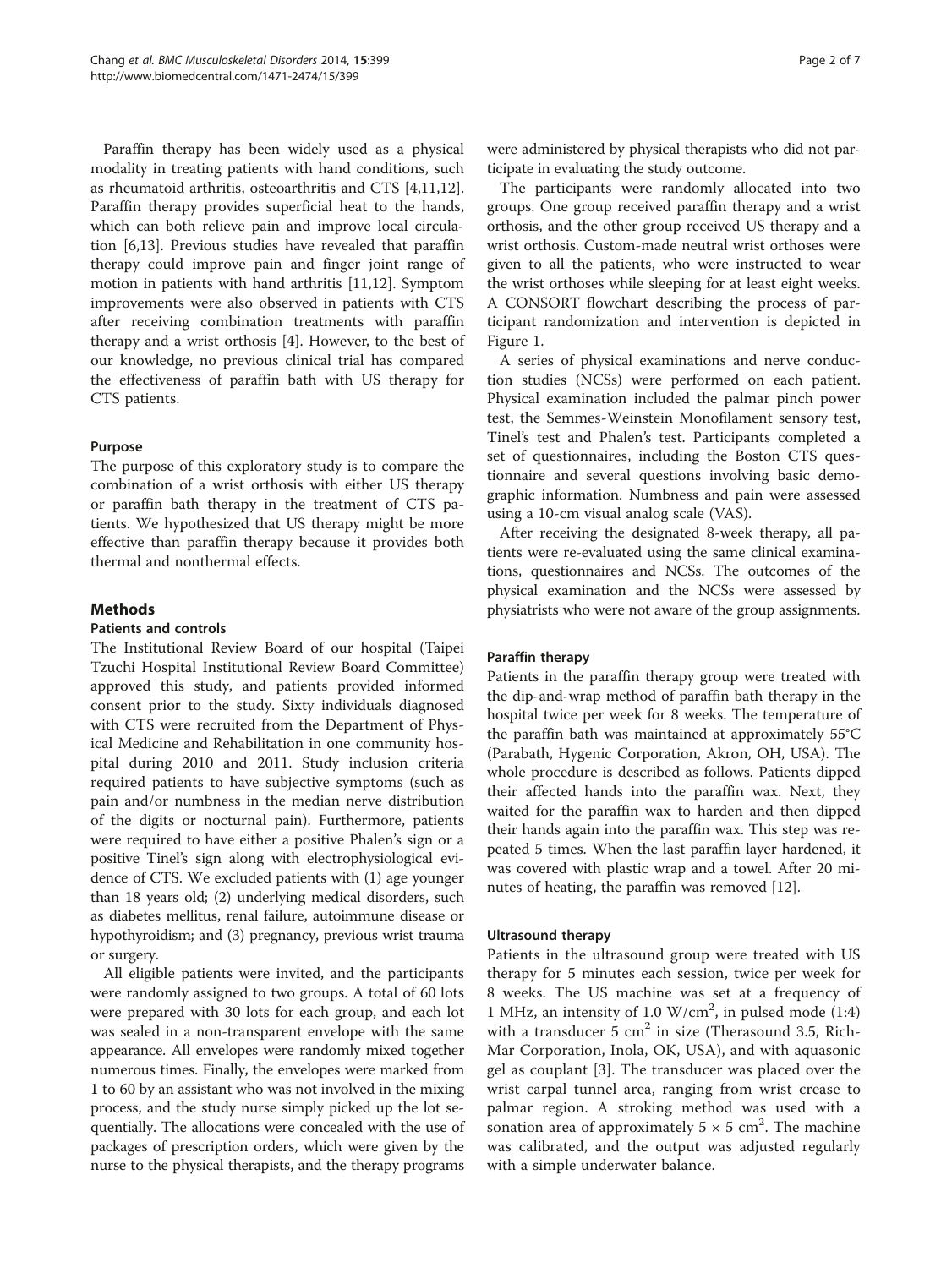<span id="page-2-0"></span>

#### Outcome measurements

The patients were evaluated with the Boston CTS questionnaire, a pain scale, physical examinations and NCSs before and after treatment for eight weeks.

#### Primary outcome

The primary outcome was the functional status scale of the Boston CTS questionnaire. The Boston CTS questionnaire is a self-administered outcome measurement for CTS patients, consisting of two parts: a symptom severity scale (11 questions) and a functional status scale (8 questions). All of the answers were scored from 1 to 5 according to the patient's clinical condition, such that 1 indicated no symptoms, and 5 indicated the most severe symptoms. The questionnaire's reproducibility, internal consistency and responsiveness were validated in the previous paper [[14](#page-6-0)]. The functional status scale of the Boston CTS questionnaire was chosen as the primary outcome because it is closely correlated with the patient's ability to perform daily activities. The goal of rehabilitation is to improve the functional status of patients, rather than only symptom relief.

#### Secondary outcomes

The secondary outcomes were the symptom severity scale of the Boston CTS questionnaire, the pain scale, changes in the monofilament sensory test, palmar pinch power and the distal sensory and motor latencies of the median nerve.

#### Physical examinations

Phalen's test was performed by asking the patients to fully flex their wrist for 60 seconds. A positive test occurred when patients experienced symptoms of numbness and tingling in the median nerve distribution [\[15](#page-6-0)]. Tinel's sign was elicited by gently tapping the median nerve at wrist level. This test was considered positive when patients reported signs of a tingling sensation or shooting pain along the median nerve distribution of the hand [[16\]](#page-6-0). Palmar pinch strength was measured by pressing the thumb and the index finger tip against a standard dynamometer. This procedure was repeated 3 times, and a mean score was obtained [[17](#page-6-0)].

The Semmes-Weinstein monofilament sensory test was measured by applying force-calibrated nylon filament to the fingertips with the wrist in a neutral supine position. Each type of filament was pressed perpendicularly against the fingertips until the filament bent into a C shape. This examination was considered positive if the patient was able to correctly identify which digit the monofilament was touching with his/her eyes closed. A weighted score from 1 to 5 was acquired according to each filament's calculated force [[14](#page-6-0)]. We recorded the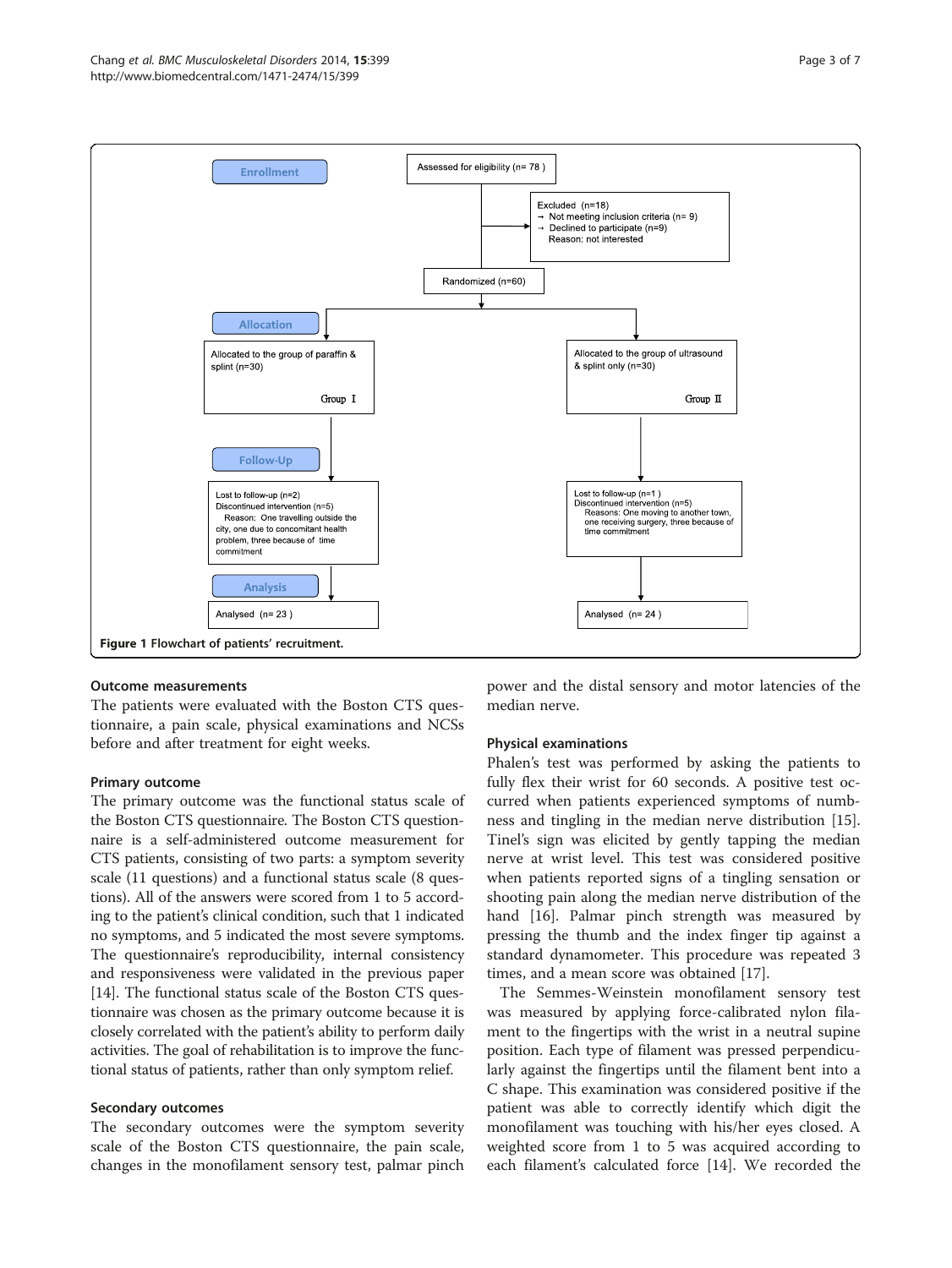<span id="page-3-0"></span>scores from seven sample areas in each hand and summed the scores to analyze as a continuous variable.

#### Nerve conduction study

Median and ulnar nerve sensorimotor NCSs were conducted on all patients utilizing Neuropack M1 MEB-9200 J/K electrodiagnostic equipment (Nihon Kohden Corporation, Tokyo, Japan) in a quiet, air-conditioned room (26°C). The patients were prepared in the supine position with their skin temperature measured on the palms and maintained above 32°C. Standard techniques of supramaximal percutaneous stimulation with a constant current stimulator and surface recording were used for the NCS. Median motor nerve conduction and distal motor latency were measured by placing a stimulating electrode at the wrist and a recording electrode on the abductor pollicis brevis muscle 8 cm from the stimulus electrode. A standard distance (14 cm) was maintained between the stimulator and recording electrodes for the sensory nerve conduction studies [[18](#page-6-0)]. The ring finger difference was calculated as the median nerve peak latency minus the ulnar nerve peak latency [\[19](#page-6-0)]. The diagnosis of CTS was established if at least one of three criteria was achieved: (1) distal motor latency >4.4 milliseconds, (2) distal sensory latency >3.4 milliseconds [\[20](#page-6-0)] or (3) median-ulnar distal sensory latency difference (ring difference) >0.4 milliseconds [\[19](#page-6-0)].

## Sample size

For sample size estimation, previous randomized, controlled trial studies, conducted in CTS patients receiving carpal tunnel injection, suggested that 26 subjects per group would provide 90% statistical power and a 5% significance level by two-sided tests to detect a significant decrease in the Boston CTS questionnaire score from 1.6 to 2.0 [\[21,22](#page-6-0)]. To compensate for a 15 to 20% dropout rates, we recruited 30 subjects per group.

#### Statistical analysis

The following data were analyzed: (1) descriptive statistics to summarize the participants' basic demographics; (2) the baseline and follow-up scores for patientreported outcomes (PROs; including the symptom severity scale, the functional status scale and pain intensity), using paired t-tests for each patient; (3) the differences in changes in the PROs after treatment between the groups by analysis of covariance (ANCOVA), with adjustments for age, sex and the baseline data for each item before treatment to accommodate individual differences; (4) the baseline and follow-up physical examinations and NCS data for each affected hand, using the generalized estimate equation (GEE) method, which is a quasi-likelihood approach for correlated data that does not fully specify the

distribution of responses in each cluster, while considering that these examinations were performed on both hands for those patients who had bilateral CTS; this GEE method was applied with the subjects as clusters, and in this model, the two hands of each individual were treated as correlated [[23](#page-6-0)]; and (5) the differences in changes in the physical examination and NCS data between the two studied groups using the GEE model, with age, sex and baseline values as covariates. In addition, we calculated the effect size (ES; mean changes in scores divided by baseline standard deviation) for PROs. All of the statistical analyses were performed using the SAS statistical software package, version 9.2. (SAS Institute Inc., Cary, NC, USA).

## Results

#### Patient characteristics and patient-reported outcomes

Seventy-eight patients were enrolled in this study, and 18 patients were excluded after being assessed for eligibility. Among the excluded patients, nine did not meet the inclusion criteria and nine declined to participate. A total of 60 patients with CTS were recruited and randomized into the two study groups. Forty-seven patients completed the study. Seven and six patients were unable to complete the study in the paraffin and US therapy groups, respectively (Figure [1\)](#page-2-0). Table 1 summarizes the demographic

## Table 1 Frequency distributions (percentages) of demographic characteristics in patients with CTS who completed the study

|                                 | <b>Treatment group</b> |                                   |  |  |
|---------------------------------|------------------------|-----------------------------------|--|--|
| <b>Characteristics</b>          | Paraffin therapy       | US therapy<br>$n = 24$ , n $(\%)$ |  |  |
|                                 | $n = 23$ , n $(\%)$    |                                   |  |  |
| <b>Personal characteristics</b> |                        |                                   |  |  |
| Age, mean±SD, yrs               | $51.9 \pm 8.8$         | $48.8 + 11.2$                     |  |  |
| Body mass index, mean±SD        | $25.7 + 4.5$           | $25.0 \pm 3.7$                    |  |  |
| Male                            | 3(13.0)                | 2(8.3)                            |  |  |
| Married                         | 17(77.3)               | 17 (70.8)                         |  |  |
| Employed                        | 10(40.5)               | 14 (58.3)                         |  |  |
| Smoking habit                   | 0(0.0)                 | 1(4.2)                            |  |  |
| Right-hand dominant             | 21 (95.5)              | 23 (100.0)                        |  |  |
| Bilateral hands involved        | 20 (87.0)              | 17 (70.8)                         |  |  |
| <b>Educational level</b>        |                        |                                   |  |  |
| College/University              | 7(30.4)                | 9(37.5)                           |  |  |
| Senior High                     | 8(34.8)                | 11(45.8)                          |  |  |
| Junior High or below            | 8(34.8)                | 4(16.7)                           |  |  |
| Household monthly income (US\$) |                        |                                   |  |  |
| < 1200                          | 8 (34.8)               | 3(12.5)                           |  |  |
| 1200-3500                       | 10 (43.5)              | 16 (66.7)                         |  |  |
| >3500                           | 5(21.7)                | 5(20.8)                           |  |  |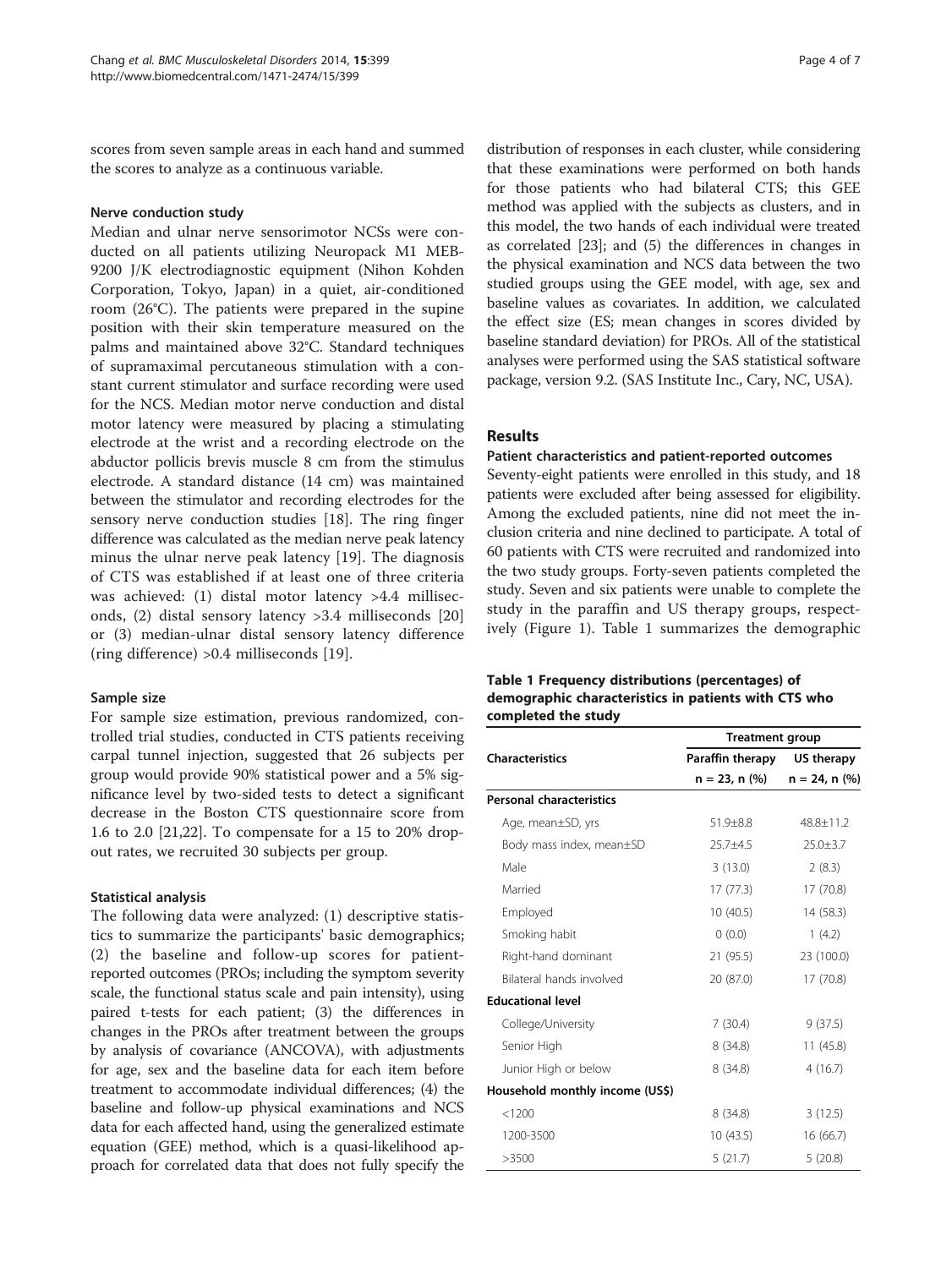characteristics and basic participant information. As shown in Table [1](#page-3-0), the mean ages of the patients in the paraffin and US therapy groups were  $51.9 \pm 8.8$  and  $48.8 \pm 11.2$  years, respectively. More than half of the patients were female and had bilateral CTS.

After treatment, significant improvements in symptom severity scores were seen in both groups (Table 2). The effect size (ES) of the symptom severity scores was 0.63 for both groups. However, significant improvements in functional status scores (ES 0.38) and pain scales (ES 0.74) were only seen in the US therapy group. An effect size of 0.3 to 0.8 is considered a "moderate" effect [\[24](#page-6-0)]. After adjusting for age, gender and baseline data, the ANCOVA analysis revealed significant differences in the functional status scores between the two study groups.

#### Physical findings and NCSs

A significant improvement in the monofilament sensory test was observed in the paraffin group, and a significant improvement in the palmar pinch power test was observed in the US therapy group as well (Table 3). However, NCSs did not detect significant changes in the

|                            |  | Table 2 Comparison of the CTS Questionnaire and the |  |
|----------------------------|--|-----------------------------------------------------|--|
| pain scale in CTS patients |  |                                                     |  |

|                                | <b>Treatment group</b> |                 | P value <sup>b</sup> |
|--------------------------------|------------------------|-----------------|----------------------|
|                                | Paraffin therapy       | US therapy      |                      |
|                                | $(n = 23)$             | $(n = 24)$      |                      |
| <b>Functional status score</b> |                        |                 | 0.04                 |
| <b>BT</b>                      | $1.7 + 0.6$            | $1.8 + 0.8$     |                      |
| AT                             | $1.8 + 0.9$            | $1.6 \pm 0.7$   |                      |
| Difference (AT-BT)             | $0.1 \pm 0.9$          | $-0.3 \pm 0.4$  |                      |
| <b>Fffect size</b>             | 0.17                   | 0.38            |                      |
| P value <sup>a</sup>           | 0.88                   | 0.0017          |                      |
| Symptom severity score         |                        |                 | 0.51                 |
| <b>BT</b>                      | $2.5 \pm 0.8$          | $2.6 \pm 0.8$   |                      |
| AT                             | $1.9 + 0.7$            | $2.1 \pm 0.8$   |                      |
| Difference (AT-BT)             | $-0.5 \pm 0.7$         | $-0.5 \pm 0.7$  |                      |
| <b>Fffect size</b>             | 0.63                   | 0.63            |                      |
| P value <sup>a</sup>           | < 0.0001               | 0.0046          |                      |
| Pain scale                     |                        |                 | 0.81                 |
| <b>BT</b>                      | $56.3 \pm 20.9$        | $68.3 \pm 19.3$ |                      |
| AT                             | $50.7 \pm 22.7$        | $54.2 \pm 22.6$ |                      |
| Difference (AT-BT)             | $-5.7 \pm 24.1$        | $-14.2 + 27.3$  |                      |
| Effect size                    | 0.27                   | 0.74            |                      |
| P value <sup>a</sup>           | 0.29                   | 0.01            |                      |

Abbreviations: CTS carpal tunnel syndrome; US ultrasound; BT before treatment; AT after treatment. <sup>a</sup>Paired t test.

<sup>b</sup>ANCOVA comparison of differences in changes after treatment between groups after adjusting for age, gender and baseline values.

| Table 3 Comparison of the results of physical examinations |  |  |
|------------------------------------------------------------|--|--|
| and NCSs in CTS patients                                   |  |  |

|                                                    | <b>Treatment group</b> |                 | P value <sup>b</sup> |
|----------------------------------------------------|------------------------|-----------------|----------------------|
|                                                    | Paraffin therapy       | US therapy      |                      |
|                                                    | $(n = 43)$             | $(n = 37)$      |                      |
| <b>Monofilament test</b>                           |                        |                 | 0.95                 |
| <b>BT</b>                                          | $29.5 \pm 3.7$         | $30.1 + 4.1$    |                      |
| AT                                                 | $30.7 + 3.0$           | $30.9 \pm 2.7$  |                      |
| Difference (AT-BT)                                 | $1.2 + 3.5$            | $1.2 + 3.3$     |                      |
| $P$ value <sup>a</sup>                             | 0.03                   | 0.05            |                      |
| Palmar pinch power (kg)                            |                        |                 | 0.34                 |
| <b>BT</b>                                          | $3.2 \pm 1.8$          | $3.2 \pm 1.2$   |                      |
| AT                                                 | $3.6 + 1.5$            | $3.6 + 1.1$     |                      |
| Difference (AT-BT)                                 | $0.4 \pm 1.8$          | $0.5 + 1.4$     |                      |
| $P$ value <sup>a</sup>                             | 0.44                   | 0.01            |                      |
| Distal motor latency of<br>the median nerve (ms)   |                        |                 | 0.06                 |
| <b>BT</b>                                          | $5.10 + 1.27$          | $5.11 + 1.34$   |                      |
| AT                                                 | $4.98 + 1.51$          | $5.08 + 1.30$   |                      |
| Difference (AT-BT)                                 | $-0.3 \pm 0.6$         | $-0.03 \pm 0.6$ |                      |
| $P$ value <sup>a</sup>                             | 0.77                   | 0.91            |                      |
| Distal sensory latency of<br>the median nerve (ms) |                        |                 |                      |
| BT                                                 | $3.7 \pm 0.9$          | $3.6 \pm 0.8$   | 0.83                 |
| AT                                                 | $3.4 \pm 0.8$          | $3.6 \pm 1.4$   |                      |
| Difference (AT-BT)                                 | $-0.2+0.9$             | $0.03 \pm 1.1$  |                      |
| $P$ value <sup>a</sup>                             | 0.11                   | 0.91            |                      |

Abbreviations: CTS carpal tunnel syndrome; NCS nerve conduction study; US ultrasound; BT before treatment; AT after treatment.

<sup>a</sup>Paired t test (generalized estimating equation).

**bComparison of differences in changes after treatment between groups after** adjusting for age, gender and baseline values (generalized estimating equation).

distal motor or sensory latencies of the median nerve in either group. Despite adjusting for baseline data, age and sex, there were no significant differences between the two study groups in any of the outcomes of the physical examinations or NCSs (Table 3).

#### **Discussion**

In this study, we found that US therapy tends to be more effective than paraffin therapy in treating CTS patients. Patients who underwent US therapy and a wrist orthosis not only experienced improvements in their functional status scores compared to those receiving paraffin therapy and a wrist orthosis but also showed statistically significant improvements in their symptom severity scores and palmar pinch power. In contrast, patients who underwent paraffin therapy and a wrist orthosis only experienced significant improvements in their symptom severity scores.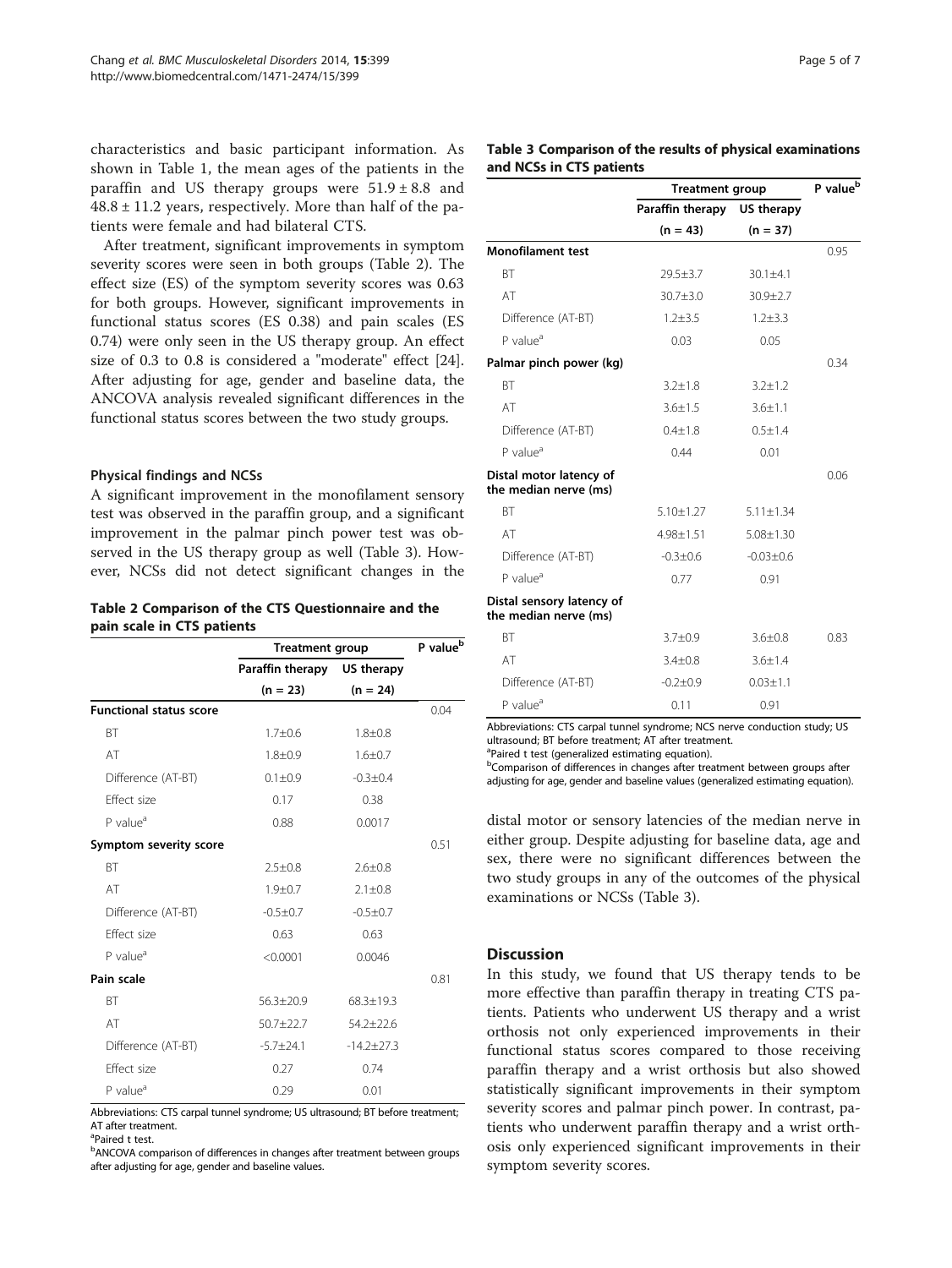Different modes, frequencies and intensities have been used in US therapy for CTS patients [[1,3,5,9,25,26\]](#page-6-0). Generally, in US therapy, continuous mode is chosen when the thermal effect is desired, while pulsed mode is applied when the nonthermal effect is preferred [\[13\]](#page-6-0). Although the study conducted by Dincer et al. revealed symptom improvements after continuous mode US therapy in CTS patients [[9\]](#page-6-0), Oztas et al. reported a prolonged distal motor latency and a decrease in motor nerve conduction velocity after treatment with continuous mode US therapy [[26\]](#page-6-0). These findings implied that though continuous mode US therapy was able to improve the symptoms in CTS patients, selective heating of the median nerve might lead to temporal conduction block [\[26\]](#page-6-0). On the contrary, pulsed mode US therapy effectively enhanced peripheral nerve regeneration in an animal study, possibly through the mechanisms of local blood vessel dilatation, nerve sprouting stimulation, Schwann cell activation and chemotactic stimulator release [\[27](#page-6-0)].

This study utilized pulsed mode US therapy on CTS patients and observed improvements in subjective symptoms and palmar pinch power, similar to previous studies [[1](#page-6-0),[3](#page-6-0)]. However, we did not note significant improvements in distal motor and sensory latencies of the median nerve after eight weeks of treatment. These findings corroborate studies conducted by Yildiz et al. and Baysal et al., who were also unable to find significant improvement in distal latencies of the median nerve in CTS patients after applying pulsed mode US therapy and followed up for eight weeks [[3,25](#page-6-0)]. This negative result might be because A fibers in the peripheral nerve system are measured mostly in clinical NCSs, but C fibers, which transmit somatic pain signals, are more sensitive to US effects than A fibers [[6,28,29\]](#page-6-0). This difference might explain the fact that, despite significant symptom improvements in our study, NCSs did not detect significant improvements in distal motor and sensory latencies of the median nerve. Moreover, delayed recovery of nervous tissue could contribute to the lack of improvement seen in NCSs. As shown in Harris et al.'s study, CTS patients who underwent surgical decompression experienced delayed electrophysiological recovery of up to six months [\[30\]](#page-6-0). Inadequate follow-up time may underestimate the electrophysiological improvement; thus, further study with a longer follow-up time is recommended.

Paraffin therapy is a superficial heat physical agent that uses conduction to transfer heat. Its therapeutic effects include increasing blood flow, producing analgesic effects, decreasing chronic inflammation, improving connective tissue elasticity and stimulating general muscle relaxation [[6,31\]](#page-6-0). In this study, patients receiving a combination treatment of paraffin therapy and a wrist orthosis exhibited improvements in symptom severity scores

and in the monofilament sensory test, consistent with a previous study [\[4](#page-6-0)]. These findings could be regarded as a validation of the baseline measurements of this trial. In the US therapy group, a significant improvement in pinch power was noted, in addition to symptom improvements, which further improved patients' functional status. This result might be partially contributed by the nonthermal effect of pulsed US therapy.

Though it requires more manpower to implement US therapy than paraffin therapy, combination treatment with US therapy and a wrist orthosis is recommended because of its superior effect on functional status and possibly on nerve regeneration. Further study to compare the effectiveness of pulsed vs. continuous US therapy in CTS patients is suggested.

This study has several limitations. First, because this study was performed in the Department of Physical Medicine and Rehabilitation, the patients usually suffered from mild to moderate symptoms. Therefore, we should remain cautious in our attempts to generalize our findings to patients with more severe symptoms. Second, this study used a combination treatment of a wrist orthosis with either US or paraffin therapy because it would have been unethical to withhold wrist orthoses when they have been reported to be effective [\[9](#page-6-0)]. Therefore, the treatment effects might partially originate from the wrist orthoses. Third, because approximately 20% of the participants did not complete this study, we could not perform the intention-to-treat analyses. To examine the potential bias caused by loss of follow-up, we compared the demographic and baseline symptoms severity scales, functional status scores and pain scales between the patients who completed the study and those who did not. The results revealed no significant differences between the follow-up and non-follow-up groups. Thus, we believe the potential bias may be minimal because all patients were instructed in the same manner and were randomized into two different groups. Fourth, because this study compared the two studied groups regarding their functions, symptoms, pain and results on four clinical tests, we were concerned about multiplicity issues. Of the 7 outcomes evaluated, only the primary outcome (functional status score) exhibited a significant difference between the two studied groups. Thus, further randomized, controlled trials with long-term follow-ups could be needed to validate these results.

# **Conclusions**

To improve the functional status of CTS patients, a combination of ultrasound therapy and a wrist orthosis may be more effective than a combination of paraffin therapy and a wrist orthosis. Since this is an exploratory trial, further confirmatory testing is suggested to justify the efficacy of these two treatments.